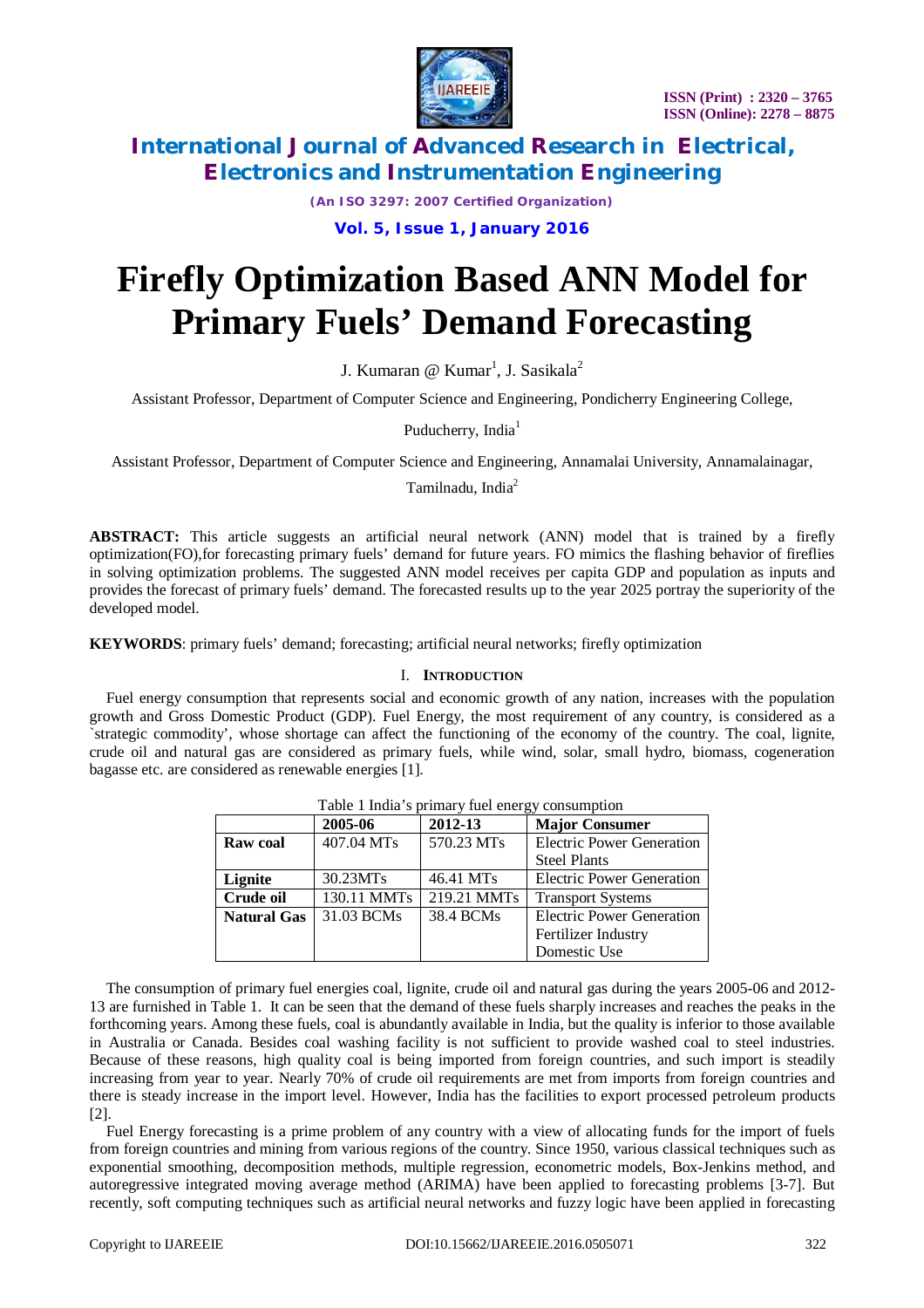

*(An ISO 3297: 2007 Certified Organization)*

### **Vol. 5, Issue 1, January 2016**

problems. Besides hybrid forecasting methods, combining ANN, fuzzy logic and classical approaches, have been applied to forecasting problems.

Recently, Firefly Optimization (FO), a swarm intelligence based algorithm imitating the flashing behaviour of fireflies, was suggested for solving optimization problems by Xin She Yang[10]. This paper endeavours to develop a new hybrid model combining ANN and FO for forecasting primary fuel' requirements of India in future years. The model receives the per-capita GDP and population as inputs and forecasts the demand of coal, lignite, crude oil and natural gas.

#### II. **PROPOSED MODEL**

The objective of the article is to build a forecasting model with reduced number of collected data for predicting the primary fuel' demand in future years. Recently ANNs have been popularly employed in forecasting problems as they mimic human brains and possess flexible structure of performing massive parallel computations. They are multi-layer feed forward networks possessing an input, an output and a hidden layer, each formed with a number of neurons. They are in general used in modeling problems that do not have mathematical equations relating the input and output variables [4]. As the forecasting problem does not possess mathematical modeling between the input and output, ANN is chosen to build the proposed model.

The factors like weather, temperature, number of households, number of air conditioners, oil price, economy, population, etc. are correlated withprimary fuels' demand. The modeling of ANN for forecasting will be difficult with large number of input data. In addition, most of these factors are required only for short-term forecasting problems. It is therefore decided to select minimum number of factors that can be effectively related to the primary fuel energy requirement. Among these parameters, the population growth and the per capita GDP representing the revenue and living standards of public can be associated with primary fuels' consumption [7], and therefore these two factors are chosen as inputs in the PM. The forecasted outputs are chosen as the demands for coal, lignite, crude oil and natural gas.



Fig. 1Block Diagram of PM

The input data of the per capita GDP and population, and the target data of four primary fuel demands form the database for developing the ANN model, which therefore contains two inputs and four outputs as shown in Fig. 1. The collected input-target data are divided into two sets: the former one, known as the training set, is employed for training the ANN, while the later one, known as testing data, is employed to assess how perfectly the ANN is modelled. Sometimes, the ANN may be poorly-modelled in such a way that it gives erroneous forecasting, which can be avoided by making the data set uniformly distributed and by changing the number of neurons in the hidden layer.

Wide range of values of input and output dataset may suppress the significance of the smaller valued data. Besides, the larger valued data may cause the activation functions of neurons to saturate. If a neuron is saturated, then it produces insignificant or no change in its output for a given change in the input. These effects influence badly the training performance and hence the collected data are normalized by Eq. (1) before using it in modeling the ANN.

$$
data_n = \frac{(data - data_{\min}) \times (U_R - L_R)}{data_{\max} - data_{\min}} + L_R
$$
\n(1)

Copyright to IJAREEIE DOI:10.15662/IJAREEIE.2016.0505071 323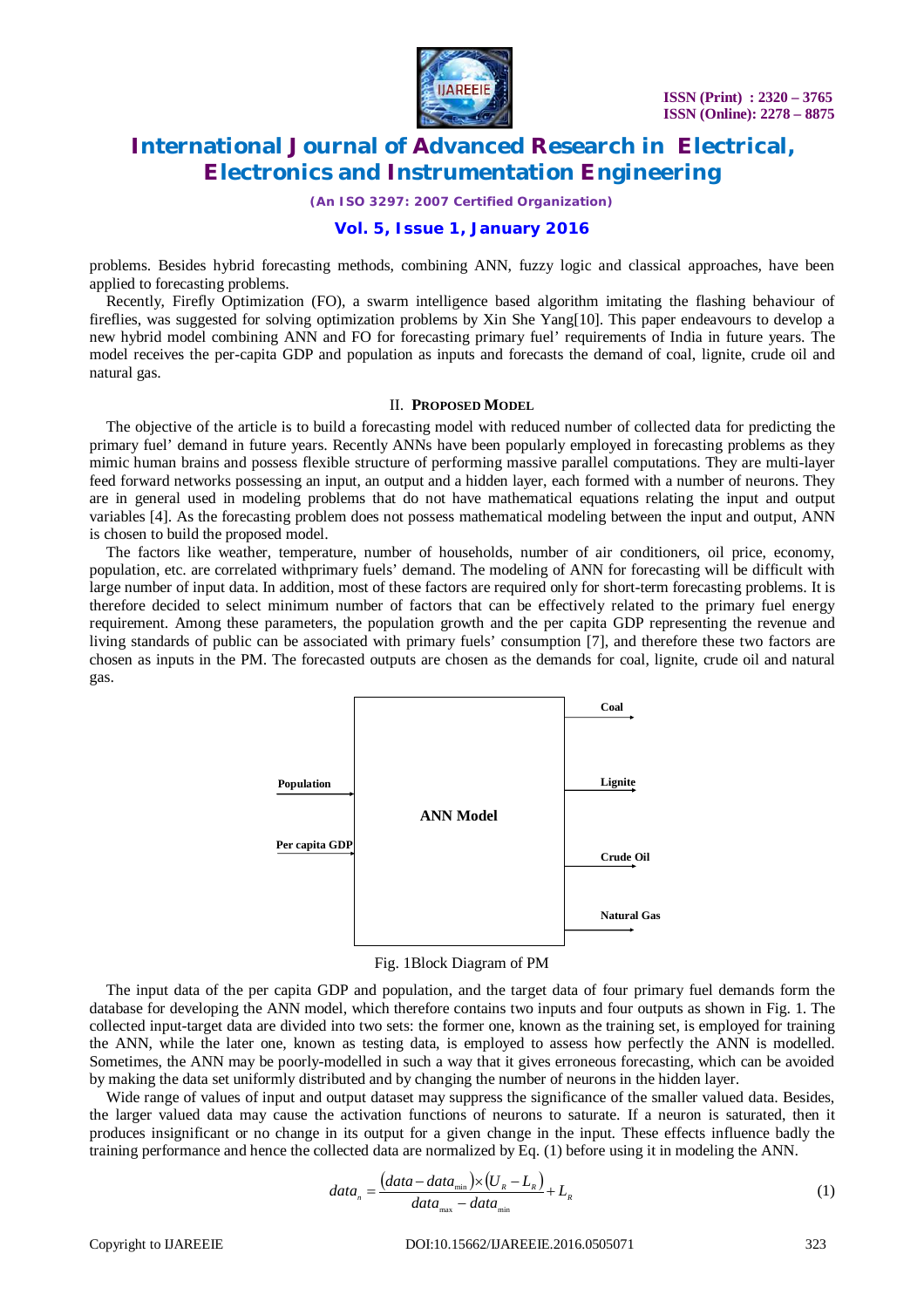

*(An ISO 3297: 2007 Certified Organization)*

### **Vol. 5, Issue 1, January 2016**

Where  $data_n$  represents the normalized data

*data* <sub>min</sub> and *data* <sub>max</sub> denotes the smallest and largest values of the data variable respectively  $L_{R}$  and  $U_{R}$  lower and upper limit for the normalized data respectively

Tangent hyperbolic and linear activation functions are used for modelling the neurons of hidden and output layers of ANN respectively. The weights connecting the neurons are altered in such a way to bring the mean square value (MSE)to negligibly smaller value by a training process. Traditionally back-propagation algorithm that requires complex training process involving longer training time and landing at sub-optimal traps, which influence the accuracy of the forecasting model. The training process can be modelled as an optimization problem with an objective of minimizing the following MSE function.

Minimize 
$$
MSE = \frac{1}{2N} \sum_{n=1}^{N} \sum_{i=1}^{n0} (O_i(n) - T_i(n))^2
$$
 (2)

The FO can be employed for training the ANN model. It involves representation of problem variables and the formation of a brightness function. Each firefly(F) in the FO is defined to indicate the biases, and the connection weights between input, hidden and output layers as

$$
F = [W_{i_h}, b_h, W_{i_o}, b_o]
$$
\n
$$
(3)
$$

The FO explores the solution space for optimal solution by maximizing a brightness function (B), which is tailored as

$$
Maximize \tB = \frac{1}{1 + MSE} \t(4)
$$

Fireflies usually move towards the brighter fireflies. In FO, i-th firefly move towards j-th firefly, if j-th firefly's brightness (B) is larger than that of i-th firefly's, by the following expression:

$$
F_i(t) = F_i(t-1) + A_{i,j}(F_j(t-1) - F_i(t-1)) + \alpha (rand - 0.5)
$$
\n(5)

Where  $A_{i,j}$  denotes the attractiveness between i-th and j-th fireflies and is computed by

$$
A_{i,j} = (A_{\max,i,j} - A_{\min,i,j}) \exp(-\theta_i E_{i,j}^2) + A_{\min,i,j}
$$
 (6)

Where  $E_{i,j}$  is the Euclidean distance between i-th and j-th fireflies.

 $\alpha$  and  $\theta$ <sub>*i*</sub> are constants

An initial population of fireflies is obtained by generating random values to every individual in the population. The brightness (B) is evaluated for each firefly. The brightness of all fireflies are compared and the fireflies with lower brightness are allowed to move towards the brighter fireflies by Eq. (5). This process represents an iteration. The iterative procedure is repeated until the number of iterations reaches the maximum number of iterations. The ANN with the connection weights obtained from best firefly in the population is ready for forecasting the primary fuels' demand.

#### III. **SIMULATION RESULTS**

The PM involving ANN needs appropriate training and testing data set. In this regard, India's per capita GDP and the population, and the corresponding primary fuel's demands over the years 1980-2012 were collected [2,11,12]. 70% of collected data was considered as training data and the remaining 30% was treated as testing data. The number of neurons in the hidden layer is very important as it leads to poor-fitting or over-fitting or good-fitting. In the PM, the hidden neurons were chosen by a trial and error process of changing the number of neurons from 3 to 10 and the corresponding MSE for testing data were computed. In the PM, five hidden neuron led to smallest MSE and was chosen for the ANN model. While forecasting, the PM requires the per capita GDP and population, which are not available. These two inputs were obtained by RM for the years 2013-2025 and treated as input for PM. The forecasted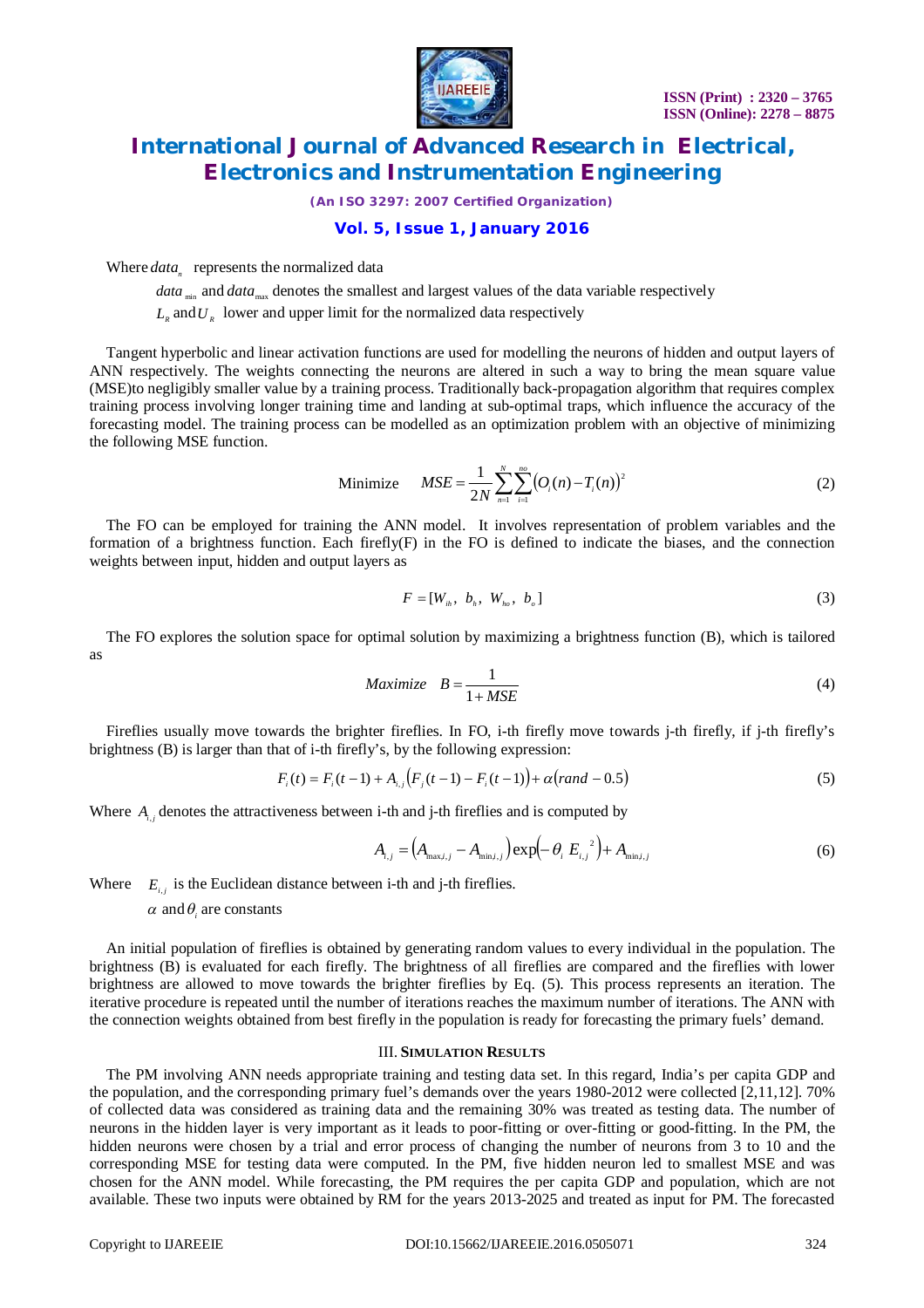

*(An ISO 3297: 2007 Certified Organization)*

### **Vol. 5, Issue 1, January 2016**

results were obtained by the PM and the classical RM. The forecasted results for the years 2013-2025 by the PM and RM are presented in Table 2 and 3 respectively. It can be observed from these tables that the primary fuels' demands, offered by PM, are in general lower than that of the RM. The PM indicates that the policy makers can allocate little lower funds for import of primary fuels' demand of future years.

| Input data obtained by RM |                |                          | Forecast by PM |         |           |                    |
|---------------------------|----------------|--------------------------|----------------|---------|-----------|--------------------|
| Year                      | Per Capita GDP | Population<br>(Millions) | Coal           | Lignite | Crude Oil | <b>Natural Gas</b> |
| 2013                      | 5125           | 1209                     | 598            | 434     | 227       | 41                 |
| 2014                      | 5690           | 1226                     | 611            | 46      | 242       | 42                 |
| 2015                      | 6295           | 1248                     | 639            | 47      | 254       | 43                 |
| 2016                      | 6938           | 1267                     | 666            | 49      | 267       | 46                 |
| 2017                      | 7615           | 1287                     | 689            | 51      | 279       | 46                 |
| 2018                      | 8321           | 1309                     | 704            | 52      | 292       | 47                 |
| 2019                      | 9049           | 1330                     | 736            | 53      | 304       | 49                 |
| 2020                      | 9792           | 1351                     | 753            | 55      | 317       | 51                 |
| 2021                      | 10542          | 1372                     | 779            | 57      | 329       | 52                 |
| 2022                      | 11287          | 1390                     | 806            | 59      | 342       | 54                 |
| 2023                      | 12018          | 1406                     | 825            | 62      | 354       | 55                 |
| 2024                      | 12721          | 1418                     | 844            | 63      | 365       | 56                 |
| 2025                      | 13381          | 1431                     | 860            | 65      | 375       | 57                 |

|--|

|      | Input data obtained by RM |                          | Forecast by RM |         |           |             |
|------|---------------------------|--------------------------|----------------|---------|-----------|-------------|
| Year | Per Capita GDP            | Population<br>(Millions) | Coal           | Lignite | Crude Oil | Natural Gas |
| 2013 | 5125                      | 1209                     | 605            | 49      | 234       | 44          |
| 2014 | 5690                      | 1226                     | 632            | 53      | 248       | 48          |
| 2015 | 6295                      | 1248                     | 659            | 58      | 263       | 51          |
| 2016 | 6938                      | 1267                     | 687            | 64      | 277       | 54          |
| 2017 | 7615                      | 1287                     | 716            | 68      | 292       | 58          |
| 2018 | 8321                      | 1309                     | 745            | 74      | 306       | 62          |
| 2019 | 9049                      | 1330                     | 774            | 79      | 320       | 65          |
| 2020 | 9792                      | 1351                     | 802            | 85      | 334       | 69          |
| 2021 | 10542                     | 1372                     | 828            | 91      | 348       | 72          |
| 2022 | 11287                     | 1390                     | 854            | 95      | 361       | 75          |
| 2023 | 12018                     | 1406                     | 878            | 99      | 372       | 78          |
| 2024 | 12721                     | 1418                     | 901            | 103     | 385       | 79          |

2025 | 13381 | 1431 | 919 | 104 | 394 | 80

Table 3 Results of RM